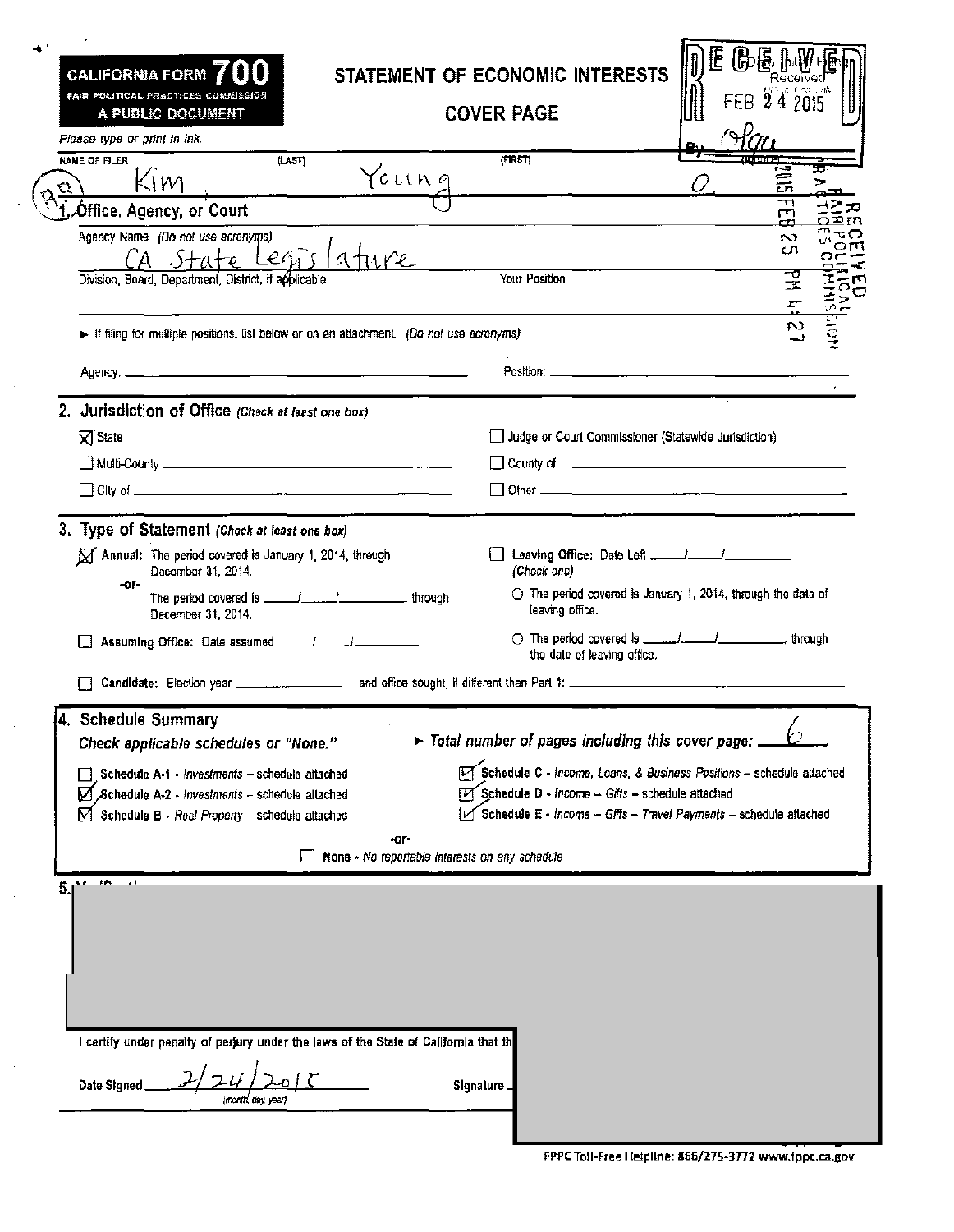| <b>CALIFORNIA FORM</b><br><b>SCHEDULE A-2</b><br>FAIR POLITICAL PRACTICES COMM<br>Investments, Income, and Assets<br>Name<br>of Business Entities/Trusts<br><u>'ourg o .</u> Kim<br>(Ownership Interest is 10% or Greater)                                                                                                                                                        |                                                                                                                                                                                                                                                                                                              |  |
|-----------------------------------------------------------------------------------------------------------------------------------------------------------------------------------------------------------------------------------------------------------------------------------------------------------------------------------------------------------------------------------|--------------------------------------------------------------------------------------------------------------------------------------------------------------------------------------------------------------------------------------------------------------------------------------------------------------|--|
| <b>1. BUSINESS ENTITY OR TRUST</b>                                                                                                                                                                                                                                                                                                                                                | <b>&gt; 1. BUSINESS ENTITY OR TRUST</b>                                                                                                                                                                                                                                                                      |  |
| Connections                                                                                                                                                                                                                                                                                                                                                                       | <b>Name</b>                                                                                                                                                                                                                                                                                                  |  |
| 2154 Secured Drive, Fullerton, CA                                                                                                                                                                                                                                                                                                                                                 | Address (Business Address Acceptable)                                                                                                                                                                                                                                                                        |  |
| Check one                                                                                                                                                                                                                                                                                                                                                                         | Check one                                                                                                                                                                                                                                                                                                    |  |
| M Business Entity, complete the box, then go to 2                                                                                                                                                                                                                                                                                                                                 | $\Box$ Trust, go to 2                                                                                                                                                                                                                                                                                        |  |
| $\Box$ Trust, go to 2                                                                                                                                                                                                                                                                                                                                                             | Business Entity, complete the box, then go to 2                                                                                                                                                                                                                                                              |  |
| GENERAL DESCRIPTION OF THIS BUSINESS                                                                                                                                                                                                                                                                                                                                              | GENERAL DESCRIPTION OF THIS BUSINESS                                                                                                                                                                                                                                                                         |  |
| IF APPLICABLE, LIST DATE:<br>FAIR MARKET VALUE<br>$$0 - $1,009$<br>_/ 14.<br>/ 14<br>52,000 - \$10,000<br><b>DISPOSED</b><br><b>ACOUIRED</b><br>\$10,001 - \$100,000<br>$15100,001 - 51,000,000$<br>Over \$1,008,000<br>NATURE OF INVESTMENT<br>$\Box$ Partnership $\not\hspace{-.15cm}/\,\overline{\mathcal{C}}$ Sole Proprietorship $\Box$<br>Other<br>YOUR BUSINESS POSITION _ | FAIR MARKET VALUE<br>IF APPLICABLE, LIST DATE:<br>$\Box$ \$0 - \$1,999<br>∃ \$2,000 - \$10,000<br>ACQUIRED<br><b>DISPOSED</b><br>\$10.001 - \$100.000<br>\$100,001 - \$1,000,000<br>□ Over \$1,000,000<br>NATURE OF INVESTMENT<br>  Partnership   Sole Proprietorship    <br>Olber<br>YOUR BUSINESS POSITION |  |
| . 2. IDENTIFY THE GROSS INCOME RECEIVED (INCLUDE YOUR PRO RATA)                                                                                                                                                                                                                                                                                                                   | IF 2. IDENTIFY THE GROSS INCOME RECEIVED (INCLUDE YOUR PRO RATA                                                                                                                                                                                                                                              |  |
| SHARE OF THE GROSS INCOME TO THE ENTITY/TRUST)<br>$$0 - $499$<br>$1510,001 - $100,000$<br>OVER \$100,000<br>\$500 - \$1,000<br>$\triangle$ \$1,001 - \$10,000<br>D- 3. LIST THE NAME OF EACH REPORTABLE SINGLE SOURCE OF<br>INCOME OF \$10,000 OR MORE (Allach a seconds should if reservance)<br>京   None<br>Names listed below<br>$\alpha$<br>$\mathbf{r}$                      | SHARE OF THE GROSS INCOME TO THE ENTITY/TRUST)<br>$150 - 5499$<br>OVER \$100,000<br>$5500 - 51,000$<br>$\Box$ \$1,001 - \$10,000<br>> 3. LIST THE NAME OF EACH REPORTABLE SINGLE SOURCE OF<br>INCOME OF \$18,800 OR MORE denote a second about if notessary;<br>i Nono<br>Names listed below<br>$\sigma$     |  |
| > 4. INVESTMENTS AND INTERESTS IN REAL PROPERTY HELD OR                                                                                                                                                                                                                                                                                                                           | p 4, investments and interests in Real Property Held Or                                                                                                                                                                                                                                                      |  |
| LEASED BY THE BUSINESS ENTITY OR TRUST                                                                                                                                                                                                                                                                                                                                            | LEASED BY THE BUSINESS ENTITY OR TRUST                                                                                                                                                                                                                                                                       |  |
| Check one box:                                                                                                                                                                                                                                                                                                                                                                    | Check one box:                                                                                                                                                                                                                                                                                               |  |
| <b>INVESTMENT</b>                                                                                                                                                                                                                                                                                                                                                                 | <b>INVESTMENT</b>                                                                                                                                                                                                                                                                                            |  |
| REAL PROPERTY                                                                                                                                                                                                                                                                                                                                                                     | <b>REAL PROPERTY</b>                                                                                                                                                                                                                                                                                         |  |
| Name of Business Entity, if Investment, or                                                                                                                                                                                                                                                                                                                                        | Name of Business Entity, if investment, or                                                                                                                                                                                                                                                                   |  |
| Assessor's Parcel Number or Street Address of Real Property                                                                                                                                                                                                                                                                                                                       | Assessor's Parcel Number or Street Address of Real Property                                                                                                                                                                                                                                                  |  |
| Description of Business Activity or                                                                                                                                                                                                                                                                                                                                               | Description of Business Activity or                                                                                                                                                                                                                                                                          |  |
| City or Other Precise Location of Real Property                                                                                                                                                                                                                                                                                                                                   | City or Other Precise Location of Real Property                                                                                                                                                                                                                                                              |  |
| FAIR MARKET VALUE                                                                                                                                                                                                                                                                                                                                                                 | FAIR MARKET VALUE                                                                                                                                                                                                                                                                                            |  |
| IF APPLICABLE, LIST DATE:                                                                                                                                                                                                                                                                                                                                                         | IF APPLICABLE, LIST DATE:                                                                                                                                                                                                                                                                                    |  |
| \$2,000 - \$10,000                                                                                                                                                                                                                                                                                                                                                                | \$2,000 - \$10,000                                                                                                                                                                                                                                                                                           |  |
| 714                                                                                                                                                                                                                                                                                                                                                                               | 7.14                                                                                                                                                                                                                                                                                                         |  |
| / 14                                                                                                                                                                                                                                                                                                                                                                              | 14.                                                                                                                                                                                                                                                                                                          |  |
| \$10,001 - \$100,000                                                                                                                                                                                                                                                                                                                                                              | \$10,001 - \$100,000                                                                                                                                                                                                                                                                                         |  |
| DISPOSED                                                                                                                                                                                                                                                                                                                                                                          | ACQUIRED                                                                                                                                                                                                                                                                                                     |  |
| ACQUIRED                                                                                                                                                                                                                                                                                                                                                                          | DISPOSED                                                                                                                                                                                                                                                                                                     |  |
| \$100,001 - \$1,000,000                                                                                                                                                                                                                                                                                                                                                           | \$100,001 - \$1,000,000                                                                                                                                                                                                                                                                                      |  |
| Over \$1,000,000                                                                                                                                                                                                                                                                                                                                                                  | Over \$1,000,000                                                                                                                                                                                                                                                                                             |  |
| NATURE OF INTEREST                                                                                                                                                                                                                                                                                                                                                                | NATURE OF INTEREST                                                                                                                                                                                                                                                                                           |  |
| Froperty Ownership/Deed of Trust                                                                                                                                                                                                                                                                                                                                                  | Property Ownership/Dead of Trust                                                                                                                                                                                                                                                                             |  |
| Stock                                                                                                                                                                                                                                                                                                                                                                             | l I Stock                                                                                                                                                                                                                                                                                                    |  |
| Partnership                                                                                                                                                                                                                                                                                                                                                                       | Partnership                                                                                                                                                                                                                                                                                                  |  |
| Other                                                                                                                                                                                                                                                                                                                                                                             | Other                                                                                                                                                                                                                                                                                                        |  |
| Laasehoid                                                                                                                                                                                                                                                                                                                                                                         | Leasehold                                                                                                                                                                                                                                                                                                    |  |
| Yra, romalning<br>Check box if additional schedules reporting investments or real property<br>are ettached                                                                                                                                                                                                                                                                        | Check box if additional schedules reporting investments or real property<br>are attached                                                                                                                                                                                                                     |  |
| Comments:                                                                                                                                                                                                                                                                                                                                                                         | FPPC Form 700 (2014/2015) Sch. A-2<br><b>EPPC Advice Email: advice@frinc.ca.gov</b>                                                                                                                                                                                                                          |  |

اح

 $\bar{ }$ 

 $\bar{\beta}$ 

J.

 $\bar{z}$ 

 $\hat{\boldsymbol{\beta}}$ 

FPPC Advice Email: advice@fppc.ca.gov<br>FPPC Toll-Free Helpline: 866/275-3772 www.fppc.ca.gov

 $\overline{\phantom{a}}$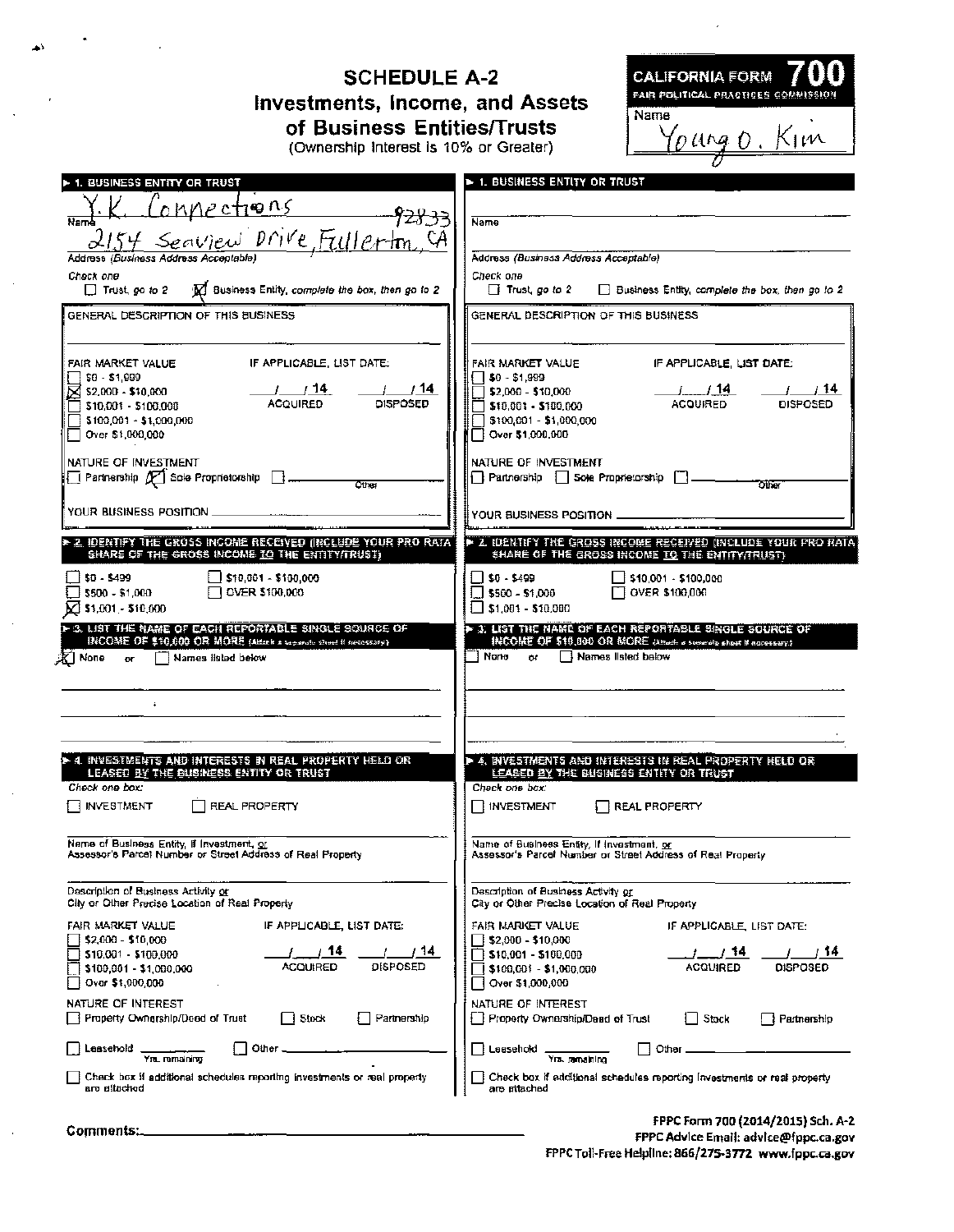## **SCHEDULE B** Interests in Real Property<br>(Including Rental Income)

| CALIFORNIA FORM (UU)                |  |  |
|-------------------------------------|--|--|
| FAIR POLITICAL PRACTICES COMMISSION |  |  |
| Name                                |  |  |
| Young O. Kim                        |  |  |

| ASSESSOR'S PARCEL NUMBER OR STREET ADDRESS                                                                                                                                                        | > ASSESSOR'S PARCEL NUMBER OR STREET ADDRESS                                                                                                                                                           |
|---------------------------------------------------------------------------------------------------------------------------------------------------------------------------------------------------|--------------------------------------------------------------------------------------------------------------------------------------------------------------------------------------------------------|
| 1321 Smoke Free Court                                                                                                                                                                             |                                                                                                                                                                                                        |
| CITY<br>Ia Habra, CA 90631                                                                                                                                                                        | CITY                                                                                                                                                                                                   |
| FAIR MARKET VALUE<br>IF APPLICABLE, LIST DATE:<br>\$2,000 - \$10,000<br>1/14<br>/ 14<br>\$10,001 - \$100,000<br><b>DISPOSED</b><br><b>ACQUIRED</b><br>\$100,001 - \$1,000,000<br>Over \$1,000,000 | FAIR MARKET VALUE<br>IF APPLICABLE, LIST DATE:<br>$\Box$ \$2,000 - \$10,000<br>/14<br>714<br>\$10,001 - \$100,000<br><b>ACQUIRED</b><br><b>DISPOSED</b><br>\$100,001 - \$1,000,000<br>Over \$1,000,000 |
| NATURE OF INTEREST                                                                                                                                                                                | NATURE OF INTEREST                                                                                                                                                                                     |
| M Ownership/Deed of Trust<br>$\Box$ Easement                                                                                                                                                      | Ownership/Deed of Trust<br>□ Easement                                                                                                                                                                  |
| Lassahold _<br>Yra, remaining<br>Other                                                                                                                                                            | Leasahoid __<br>Yrs, remaining<br>Other .                                                                                                                                                              |
| IF RENTAL PROPERTY, GROSS INCOME RECEIVED                                                                                                                                                         | IF RENTAL PROPERTY, GROSS INCOME RECEIVED                                                                                                                                                              |
| $\Box$ \$500 - \$1,000<br>$\Box$ \$1,001 - \$10,000<br>$\Box$ \$0 - \$499                                                                                                                         | □ \$500 - \$1,000<br>$$0 - $499$<br>$\Box$ \$1,001 - \$10,000<br>$\mathsf{I}$                                                                                                                          |
| $\sum$ \$10,001 - \$100,000<br>$\Box$ OVER \$100,000                                                                                                                                              | OVER \$100,000<br>\$10,001 - \$100,000                                                                                                                                                                 |
| SOURCES OF RENTAL INCOME: If you own a 10% or greater<br>interest, list the name of each tenant that is a single source of<br>income of \$10,000 or more.<br><b>X</b> Nona                        | SOURCES OF RENTAL INCOME: If you own a 10% or greater<br>interest, list the name of each tenant that is a single source of<br>income of \$10,000 or more.<br>⊟ None i                                  |
|                                                                                                                                                                                                   |                                                                                                                                                                                                        |
|                                                                                                                                                                                                   |                                                                                                                                                                                                        |
|                                                                                                                                                                                                   |                                                                                                                                                                                                        |

You are not required to report loans from commercial lending institutions made in the lender's regular course of ŧ business on terms available to members of the public without regard to your official status. Personal loans and loans received not in a lender's regular course of business must be disclosed as follows:

| NAME OF LENDER*                                         | NAME OF LENDER"                                     |
|---------------------------------------------------------|-----------------------------------------------------|
| ADDRESS (Business Address Acceptable)                   | ADDRESS (Business Address Acceptable)               |
| BUSINESS ACTIVITY, IF ANY, OF LENDER                    | BUSINESS ACTIVITY, IF ANY, OF LENDER                |
| <b>INTEREST RATE</b><br>TERM (Months/Years)             | <b>INTEREST RATE</b><br>TERM (Months/Years)         |
| %.<br>None                                              | None<br>. %                                         |
| HIGHEST BALANCE DURING REPORTING PERIOD                 | HIGHEST BALANCE DURING REPORTING PERIOD             |
| $\Box$ \$1,001 - \$10,000<br>$\sqrt{ }$ \$500 - \$1,000 | $\Box$ \$500 - \$1,000<br>$\Box$ \$1,001 - \$10,000 |
| OVER \$100,000<br>$\Box$ \$10,001 - \$100,000           | $\Box$ \$10,001 - \$100,000<br>OVER \$100,000       |
| Guarantor, if spplicable                                | Guaranter, if applicable                            |
|                                                         |                                                     |

Comments: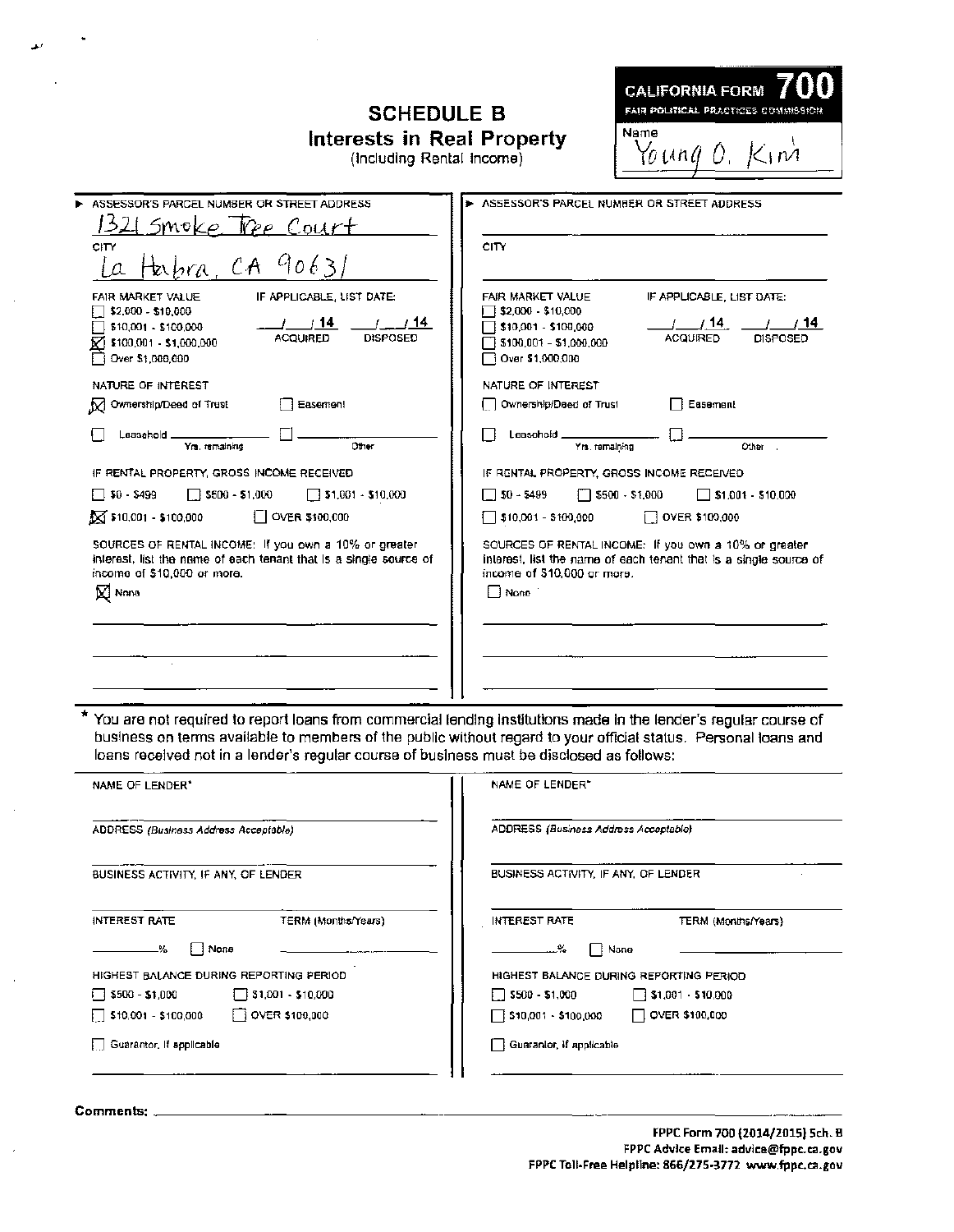## **SCHEDULE C** Income, Loans, & Business **Positions**

(Other than Gifts and Travel Payments)

| <b>TAN</b><br><b>CALIFORNIA FORM</b><br>FAIR POLITICAL FRACTICES COMMISSION |  |
|-----------------------------------------------------------------------------|--|
| Name<br>$\frac{1}{2}$ $\frac{1}{2}$ $\frac{1}{2}$                           |  |

| <b>1. INCOME RECEIVED</b>                                                                           | 1. INCOME RECEIVED<br>V                                                                               |
|-----------------------------------------------------------------------------------------------------|-------------------------------------------------------------------------------------------------------|
| NAME OF SOURCE OF INCOME                                                                            | NAME OF SOURCE OF INCOME                                                                              |
| ADDRESS (Business Address Accepiable)                                                               | ADDRESS (Business Address Acceptable)                                                                 |
| BUSINESS ACTIVITY. IF ANY, OF SOURCE.                                                               | BUSINESS ACTIVITY. IF ANY, OF SOURCE                                                                  |
| YOUR BUSINESS FOSITION                                                                              | YOUR BUSINESS POSITION                                                                                |
| GROSS INCOME RECEIVED                                                                               | GROSS INCOME RECEIVED                                                                                 |
| \$500 - \$1,000<br>$\Box$ \$1,001 - \$10,000                                                        | $5500 - 51,000$<br>$\Box$ \$1,001 - \$10,000                                                          |
| 510,001 - \$100,000<br>$\Box$ OVER \$100,000                                                        | S10,001 - \$100,000<br>$\Box$ OVER \$100,000                                                          |
| CONSIDERATION FOR WHICH INCOME WAS RECEIVED                                                         | CONSIDERATION FOR WHICH INCOME WAS RECEIVED                                                           |
| Salary<br>Spouse's or registered domestic partner's income<br>(For self-employed use Schedule A-2.) | ∏ Salary<br>Spouse's or registered domestic partner's income<br>(For self-employed use Schedule A-2.) |
| Partnership (Less than 10% ownership. For 10% or greater use<br>Schedule A-2.1                      | $\Box$ Partnership (Less than 10% ownership. For 10% or greater use.<br>Schedule A-2.)                |
| Sale of $\frac{1}{\sqrt{5}}$ (Real property, car, boat, etc.)                                       |                                                                                                       |
|                                                                                                     |                                                                                                       |
| Loan repaymont                                                                                      | Loan repayment                                                                                        |
| Commission or<br>Rental Income, ast each source of \$10,000 or more                                 | Commission or<br>Rental Income, list each source of \$10,000 or more<br>Εł                            |
| (Describe)                                                                                          | (Doscribe)                                                                                            |
| (Describs)<br>Other __<br>------------------                                                        | П                                                                                                     |

2. LOANS RECEIVED OR OUTSTANDING DURING THE REPORTING PERIOD

You are not required to report loans from commercial lending institutions, or any Indebtedness created as part of a retail installment or credit card transaction, made in the lender's regular course of business on terms available to members of the public without regard to your official status. Personal loans and loans received not in a lender's regular course of business must be disclosed as follows:

| NAME OF LENDER"                                | INTEREST RATE               |                    | TERM (Months/Years)               |
|------------------------------------------------|-----------------------------|--------------------|-----------------------------------|
|                                                | $-25$                       | None               | 5 Years                           |
| 72833<br>ADDRESS (Business Address Acceptable) |                             |                    |                                   |
| Fullerton, CA<br>- Seaview Drive               | SECURITY FOR LOAN           |                    |                                   |
| BUSINESS ACTIVITY, IF ANY, OF LENDER           | XI None                     | Personal residence |                                   |
| $Gene_1$<br>Constitute                         | $\Box$ Real Property $\Box$ |                    |                                   |
| HIGHEST BALANCE DURING REPORTING PERIOD        |                             |                    | Street address                    |
| $\Box$ \$500 - \$1,000                         |                             |                    | City                              |
| $\Box$ \$1,001 - \$10,000                      | Π Guaranior <sub>–</sub>    |                    |                                   |
| $\sqrt{}$ \$10,001 - \$100,000                 |                             |                    |                                   |
| OVER \$100,000                                 | ∏ Other <sub>-</sub>        |                    |                                   |
|                                                |                             |                    | (Describe)                        |
| Comments:                                      |                             |                    |                                   |
|                                                |                             |                    | concident to the fact a factor of |

FPPC Form 700 (2014/2015) Sch. C FPPC Advice Email: advice@fppc.ca.gov FPPC Toll-Free Helpline: 866/275-3772 www.fppc.ca.gov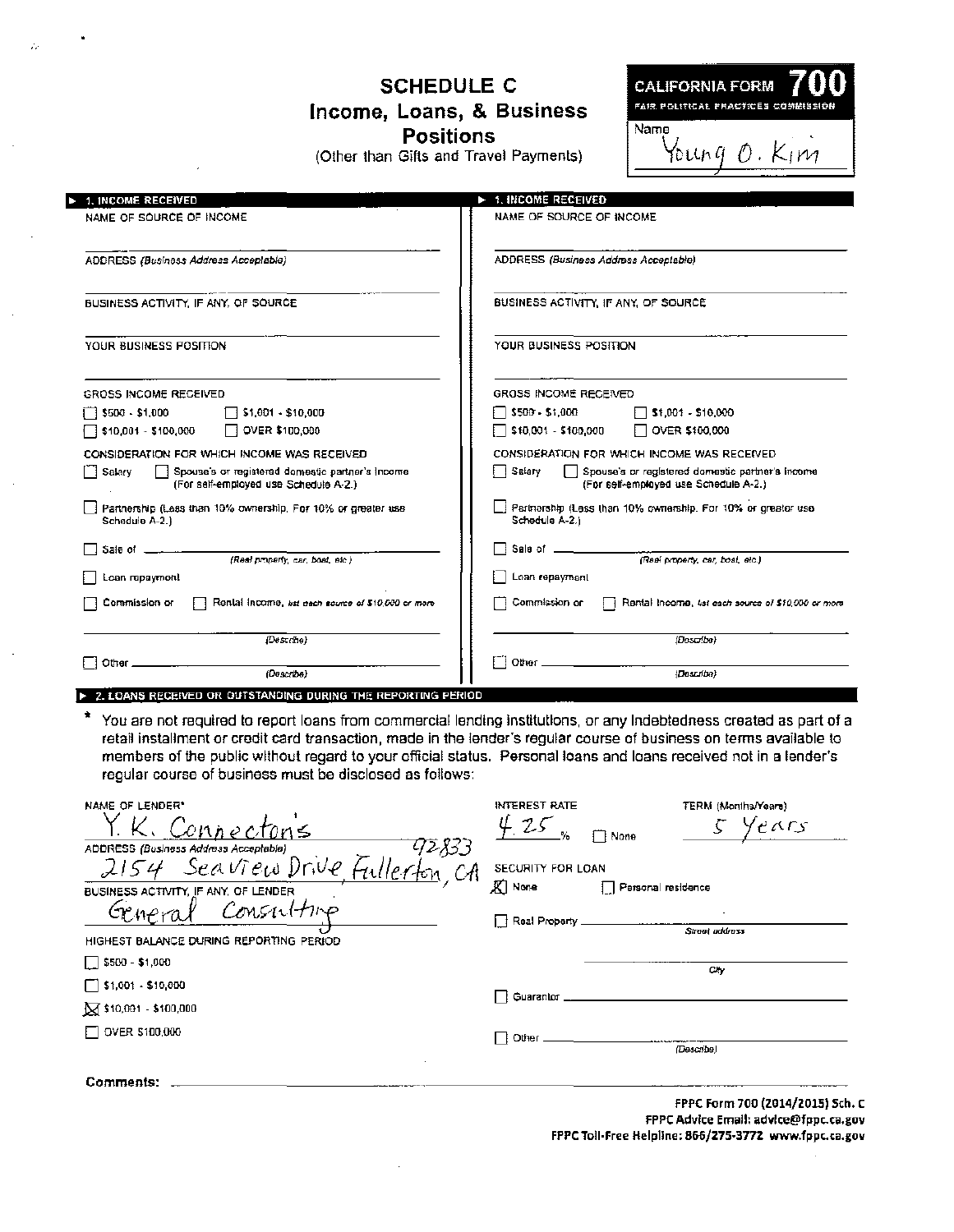## **SCHEDULE D** Income  $-$  Gifts



| MAME OF SOURCE (Not an Acronym)                                          | > NAME OF SOURCE (Not an Acronym)                                                                                                                                                                                                    |
|--------------------------------------------------------------------------|--------------------------------------------------------------------------------------------------------------------------------------------------------------------------------------------------------------------------------------|
| <u>rna Healthcare Institute</u><br>ADDRESS (Business Address Acceptable) |                                                                                                                                                                                                                                      |
| 1201 K Street suite 184                                                  | ADDRESS (Business Address Acceptable)                                                                                                                                                                                                |
| BUSINESS ACTIVITY. IF ANY.                                               | BUSINESS ACTIVITY, IF ANY, OF SOURCE                                                                                                                                                                                                 |
| JOHY CHI Life Sciences<br>lemy Spining                                   |                                                                                                                                                                                                                                      |
| DESCRIPTION OF GIFT(S)<br>DATE (mm/dd/yy)<br>VALUE                       | DATE (mm/dd/yy)<br>VALUE<br>DESCRIPTION OF GIFT(S)                                                                                                                                                                                   |
| $12,64,15,34.90$ Meals                                                   | <u>and the state of the state of the state of the state of the state of the state of the state of the state of the state of the state of the state of the state of the state of the state of the state of the state of the state</u> |
|                                                                          | <u>and the state of the state of the state</u>                                                                                                                                                                                       |
|                                                                          |                                                                                                                                                                                                                                      |
| NAME OF SOURCE (Not an Acronym)                                          | > NAME OF SOURCE (Not an Acronym)                                                                                                                                                                                                    |
| ADDRESS (Business Address Acceptable)                                    | ADDRESS (Businoss Address Accoptable)                                                                                                                                                                                                |
| BUSINESS ACTIVITY, IF ANY, OF SOURCE                                     | BUSINESS ACTIVITY, IF ANY, OF SOURCE                                                                                                                                                                                                 |
| DATE (mm/dd/yy) VALUE<br>DESCRIPTION OF GIFT(S)                          | DATE (mm/dd/yy)<br>VALUE<br>DESCRIPTION OF GIFT(S)                                                                                                                                                                                   |
|                                                                          | _______                                                                                                                                                                                                                              |
|                                                                          |                                                                                                                                                                                                                                      |
|                                                                          | $s$ and the set of $s$ and $s$ and $s$ and $s$ and $s$ and $s$ and $s$ and $s$ and $s$ and $s$ and $s$ and $s$ and $s$ and $s$ and $s$ and $s$ and $s$ and $s$ and $s$ and $s$ and $s$ and $s$ and $s$ and $s$ and $s$ and $s$       |
| > NAME OF SOURCE (Not an Acronym)                                        | ▶ NAME OF SOURCE (Not an Acronym)                                                                                                                                                                                                    |
| ADDRESS (Business Address Acceptable)                                    | ADDRESS (Business Address Acceptable)                                                                                                                                                                                                |
| BUSINESS ACTIVITY, IF ANY, OF SOURCE                                     | BUSINESS ACTIVITY, IF ANY, OF SOURCE                                                                                                                                                                                                 |
| VALUE<br>DESCRIPTION OF GIFT(S)<br>DATE (mm/dd/yy)                       | DATE (mm/dd/yy)<br>VALUE<br>DESCRIPTION OF GIFT(S)                                                                                                                                                                                   |
|                                                                          |                                                                                                                                                                                                                                      |
|                                                                          |                                                                                                                                                                                                                                      |
|                                                                          |                                                                                                                                                                                                                                      |
|                                                                          |                                                                                                                                                                                                                                      |
| Comments: .                                                              |                                                                                                                                                                                                                                      |

FPPC Form 700 (2014/2015) Sch. D FPPC Advice Email: advice@fppc.ca.gov FPPC Toll-Free Helpline: 866/275-3772 www.fppc.ca.gov